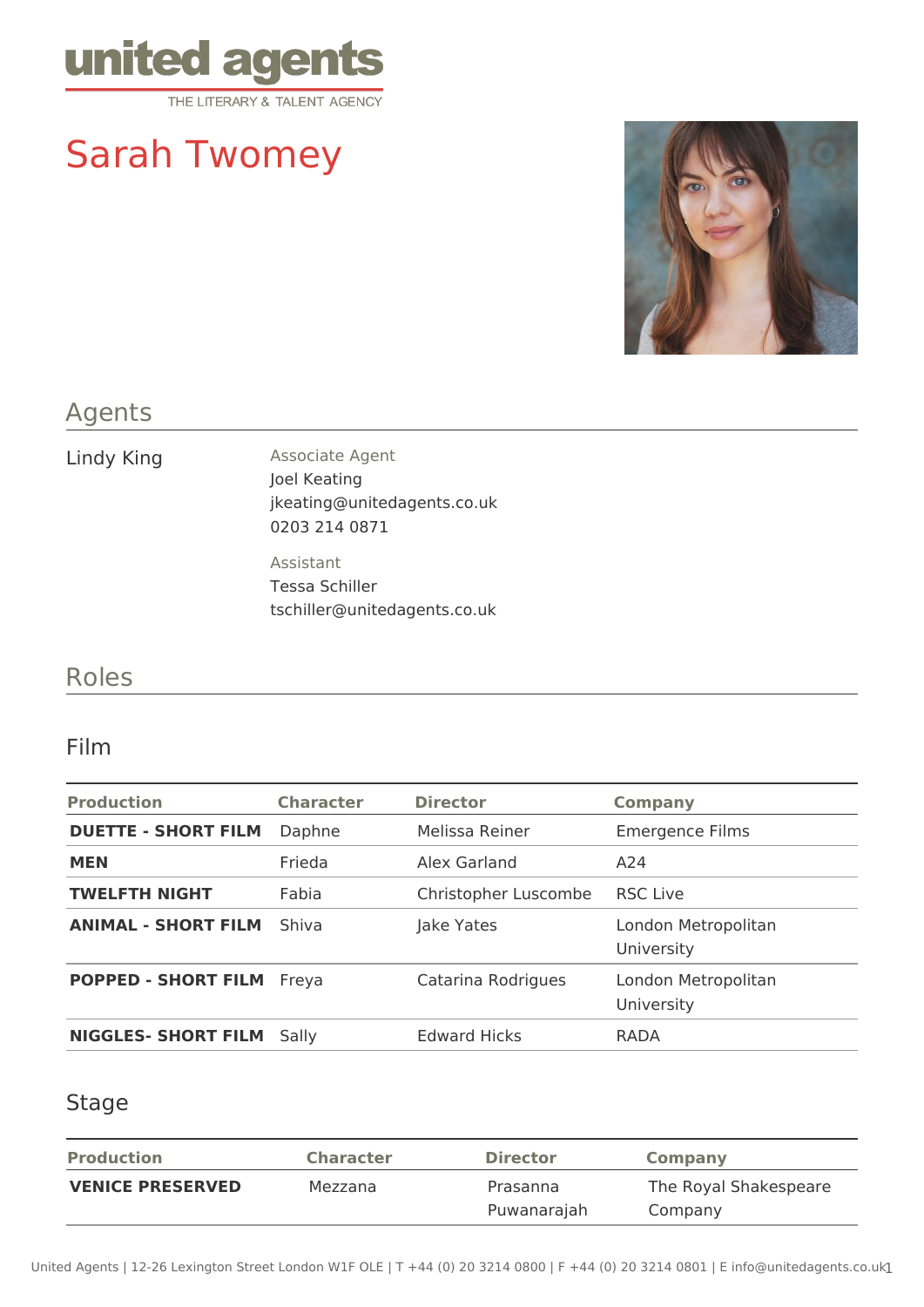| <b>Production</b>                          | <b>Character</b>   | <b>Director</b>         | <b>Company</b>                                          |
|--------------------------------------------|--------------------|-------------------------|---------------------------------------------------------|
| THE PROVOKED WIFE                          | Mademoiselle       | Philip Breen            | The Royal Shakespeare<br>Company                        |
| <b>THERE AND BACK</b>                      | Sabina             | Simona Gonella          | <b>RADA</b>                                             |
| <b>MERMAID</b>                             | The Little Mermaid | Polly Teale             | <b>Shared Experience</b>                                |
| <b>SIX GEESE A'LAYING</b>                  | Young Girl         | Polly Teale             | Woolly Hat Fair                                         |
| A CHRISTMAS CAROL                          | Fanny/Jane         | Rachel Kavanaugh        | Royal Shakespeare<br>Company                            |
| <b>TWELFTH NIGHT</b>                       | Fabia              | Christopher<br>Luscombe | Royal Shakespeare<br>Company                            |
| <b>YOUNG CHEKHOV</b><br><b>TRILOGY</b>     | Maria / Various    | Jonathan Kent           | <b>Chichester Festival</b><br>Theatre /National Theatre |
| <b>CHEKHOV TRILOGY</b>                     | Maria / Various    | Jonathan Kent           | <b>Chichester Festival</b><br>Theatre                   |
| <b>MERMAID</b>                             | Mermaid            | Polly Teale             | <b>Shared Experience</b>                                |
| <b>THERE AND BACK</b>                      | Sabina             | Simona Gonella          | <b>RADA</b>                                             |
| THE FIVE WIVES OF<br><b>MAURICE PINDER</b> | Esther             | Psyche Stott            | <b>RADA</b>                                             |
| THE LADY FROM THE SEA                      | Hilde              | Iqbal Khan              | <b>RADA</b>                                             |
| <b>THE SEA</b>                             | Mrs Rafi           | <b>Edward Kemp</b>      | <b>RADA</b>                                             |
| <b>MUCH ADO ABOUT</b><br><b>NOTHING</b>    | Ursula/Dogberry    | <b>Andrew Tidmarsh</b>  | <b>RADA</b>                                             |
| THE WAY OF THE WORLD                       | Millamant          | <b>Edward Kemp</b>      | <b>RADA</b>                                             |
| THE BOOK AND THE<br><b>BROTHERHOOD</b>     | Lily Boyne         | Geraldine<br>Alexander  | <b>RADA</b>                                             |
| <b>THE EUMENIDES</b>                       | Priestess          | Nona Shepphard          | <b>RADA</b>                                             |

# Television

| <b>Production</b>                         | <b>Character</b> | <b>Director</b>   | <b>Company</b>               |
|-------------------------------------------|------------------|-------------------|------------------------------|
| THE MIND OF HERBERT<br><b>CLUNDERDUNK</b> |                  | Martin Stirling   | <b>Tiger Aspect</b>          |
| <b>THE SANDMAN</b>                        | Lushing Lou      | Various           | <b>Netflix</b>               |
| <b>CALL THE MIDWIFE</b>                   | Glenys           | Annie Tricklebank | Neal Street<br>Productions   |
| <b>KATE AND KOJI</b>                      | Young Woman      | Ben Kellet        | <b>Hat Trick Productions</b> |
| <b>NIGHTMARES</b>                         | Kirstine         | Amanda Boyle      | Eleven Films                 |